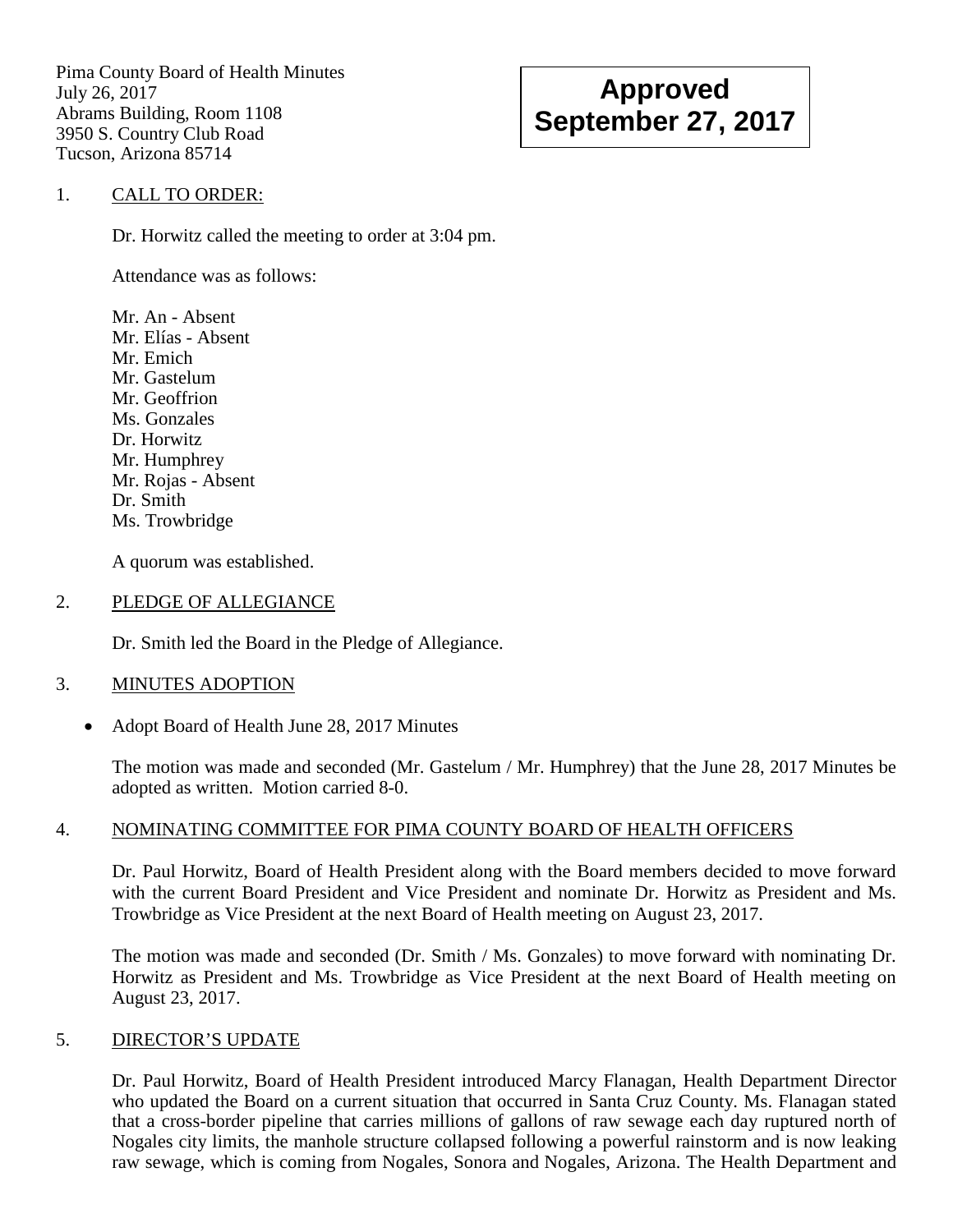the City of Tucson informed the community that this water would not go into the city drinking water system but would highly recommend individuals not to go into the Santa Cruz River for any recreational purposes. It is unclear exactly when the manhole structure collapsed and all other manholes are being inspected to confirm they too are not compromised. Ms. Flanagan stated they have meet with their internal team, which includes Dr. Carlos Perez-Velez, Deputy CEO who is an infectious disease doctor that can identify what the Health risks are to the public. The risk to Pima County is very low and for individuals that encounter the contaminated water, would only be affected if they have open wounds that could get affected but E.coli or other diseases. The Santa Cruz County is directing the public to a hotline to get further information if needed and at this time the Department of Environmental Quality is testing the water to see what contaminates are present. The County's main issue is to provide the public with messaging on how to protect themselves if they come in contacted with recreational water and how to keep safe when doing so. Ms. Flanagan also briefly stated the County has many community partners they work with on the Dispose A Med Program and they are now putting together a declaration made for the week of September 18, 2017 to be the Safe Dispose A Med week. This will be addressed at the next Board of Health meeting for the Board to review and hopefully with their support it can be forwarded on to the Board of Supervisors in the future for their approval.

### 6. AFFORDABLE CARE ACT UPDATE

Marcy Flanagan, Health Department Director introduced Kim Tham, Special Staff Assistant Senior and Richard Wascher, Program Manager, who addressed the Board on the current status of the Affordable Care Act. Ms. Tham went over the Affordable Care Act Structure and the impact it has on the Pima County insurance reform and the delivery reform, also the programmatic impact to Pima County Health Department and the policy update on the current repeal and replace bill. The insurance reform would impact; patient protections for pre-existing conditions and gender; individual mandate and employer health insurance coverage; young adults can stay on their parent's health insurance plan until age 26 and expanded coverage options for citizens and those legally residing in the U.S. The AHCCCS/Medicaid Expansion has been critical in Pima County and in July 2017 more than 291,983 people in Pima County were on AHCCCS. AHCCCS is one of the nation's most efficient and innovative programs and this repeal would weaken this program. The creation of the Marketplace, in 2016 open enrollment showed 31,161 people choose a plan in Pima County and 73% in Pima County received financial aid in the form of advanced premium tax credits or cost sharing reductions for Marketplace plans.

Ms. Tham also stated that most insurances will provide free prevention benefits, which as cancer screenings, immunizations, family planning services, annual exams to help manage care to reduce Healthcare costs. Insurance companies are required to have minimum essential health benefits as mental health, maternity care, inpatient services, Rx drug benefits. No more than 20% of premium costs can go to administrative costs, 80% has to go towards care. Mr. Washer also addresses the Board and stated the program goal is to increase use of health insurance among clients, create materials to target the uninsured in Pima County and enroll clients and others seeking assistance with the ACA. The County wants to develop and implement a consistent screening process in clinics and home visitation programs to capture insurance and eligibility status and appropriately refer for enrollment assistance. It is key that the County train and educate staff to be knowledgeable about the Affordable Care Act (ACA) and where to refer clients for assistance and collaborate with community partners to educate, guide, and create opportunities for residents to enroll in health insurance. The County also wants to provide timely and accurate information about the ACA and other access to care opportunities through multiple platforms, including the Pima County website but disseminate information regarding how to access care to those who have not identified a primary care provider or dentist.

The County disseminates informational flyers in low-income communities for individuals who are uninsured that could be found at libraries, grocery stores, churches and apartment complexes. The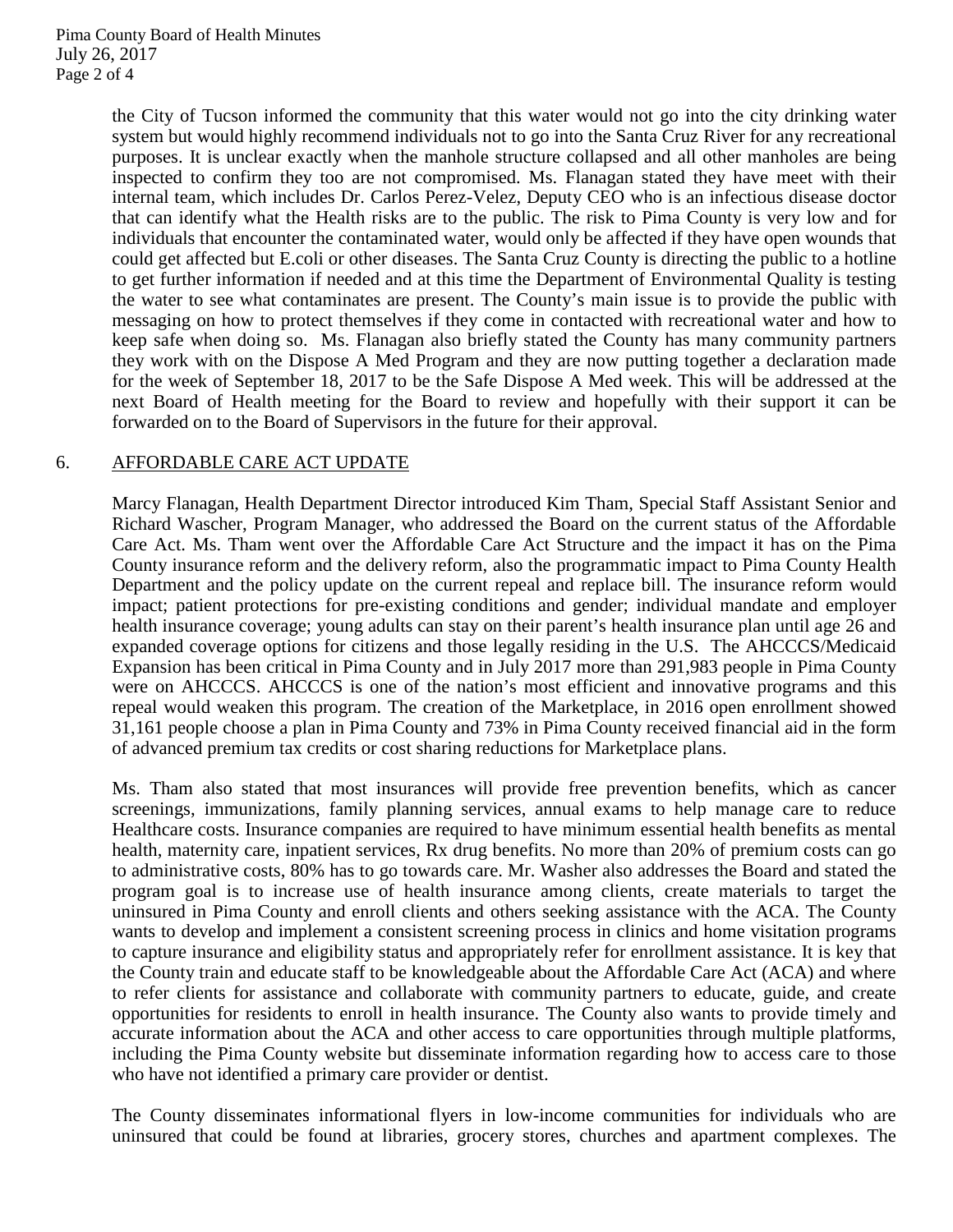County participates in several community events, which as the Kidsfest 2017, Sunnyside back-to-school, La Fiesta de los Guerreros, Sasabee School Immunization event and the Pre-Retirement Fair. Mr. Washer stated the navigator meets clients at the Theresa Lee Office on (Thursday 8am-5pm/Friday 1pm-5pm), North Office on (Tuesday 8-5) and at the East Office on (Monday 8am-5pm). The public can schedule appointments at the website: coveraz.org. Open enrollment is November 1 – December 15, 2017. Ms. Tham stated if the Senate Bill does pass with whatever literation they choose, it first goes to the House of Representatives and it must be passed by a majority, then it will go to the president's desk and that is how it will be signed into law. If the repeal is passed it will; reduce federal deficit by \$377 billion by 2026, there will be hospital insurance payroll tax for high income taxpayers, annual fees imposed on health insurers, creation of high risk pools, eliminate individual and employer mandates, eliminate cost sharing subsidies, restructure premium tax credits and eliminate public health prevention funds.

# 7. TCE DATA AND COMMUNITY OUTREACH EVENT UPDATE

Dr. Paul Horwitz, Board of Health President introduced Kim Tham, Special Staff Assistant Senior who addressed the Board on what Pima County is currently doing regarding the situation on Trichloroethylene (TCE) Pollution in Tucson Water. The four main areas that the County is looking into are contamination background, community concerns, health outcomes data and community teach-in. Ms. Tham gave a brief background of what happened and how TCE started back in the late 1970s. The contaminated locations are known now as Superfund sites, and were placed on the National Priorities List (NPL). The NPL guides the EPA in "determining which sites warrant further investigation" for environmental remediation. As of May 1, 2010, there were nine Superfund sites on the National Priorities List in Arizona. Trichloroethylene can enter your body from the air, water, or soil. You are most likely to be exposed to trichloroethylene by drinking trichloroethylene-contaminated water; you may also be exposed by breathing trichloroethylene released to the air from trichloroethylenecontaminated water. The source of the TCE came from U.S. Air force and defense contractor Hughes Missile Systems Company known now as Raytheon Missile Systems Company and they used organic solvent in the TIAA area.

The community concern is the drinking water and land is still unsafe and exposures continue. The community doubts that water standards and regulation is protective of human health and that health conditions such as cancer, birth defects and lupus are caused by the water contamination. The community feel they can't trust the government agencies due to the lack of transparency, communication and historical trauma. The concern is the passing down risk (epigenetic capacity) of disease from exposures to future generations and the lack of availability of treatment and health resources. The County has developed a data analysis, where they have put together hospital discharge data in TCE zip code areas (85706 and 85756) within the years 2008-2015. The data is regarding how many cancer cases there are among adults, but there are limitations to this date because there is no test that an individual can take to identify why you have cancer and the data does not show if the person moved service areas. The Arizona Birth Defects Monitoring Program also does not show no significant difference in birth defect rates for those living in 85706 compared with the rest of Pima County.

The Pima County Health Department in partnership with the University of Arizona Mel and Enid Zuckerman College of Public Health will host a Community Teach-In, a forum for community members to express health concerns, receive education from experts, and work collaboratively with agencies to address community needs. The event is open to the public and will be on Sunday, August 27, 2017 held at the Abrams Public Health Center from 1:00 to 5:00pm. Community members are welcome to participate in a community pin board and community celebration wall, where comments about environmental health concerns and personal stories may be shared. A timeline of events, history, and community mapping project will be available to show the progression over the decades. A health and